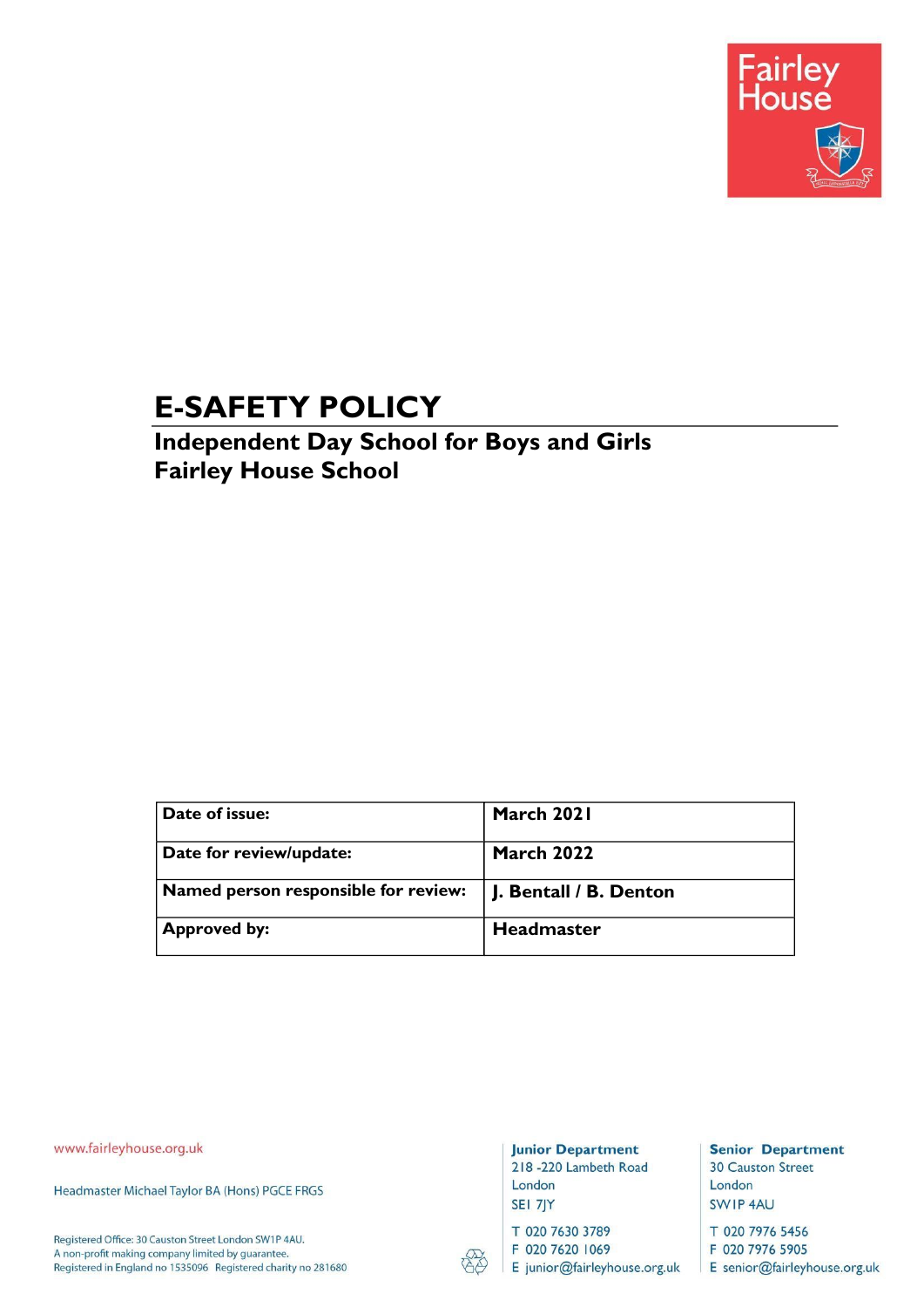#### **e-Safety - Roles and Responsibilities**

As e-Safety is an important aspect of strategic leadership within the school, the Head and governors have ultimate responsibility to ensure that the policy and practices are embedded and monitored. The named e-Safety co-ordinator in this school is **Michael Taylor** who has been designated this role as Headteacher.

Senior Management and governors are updated by the Head and all governors have an understanding of the issues and strategies at our school in relation to local and national guidelines and advice.

This policy is to protect the interests and safety of the whole school community. It is linked to the following mandatory school policies: child protection and safeguarding, health and safety, and behaviour/pupil discipline (including the anti-bullying) policy, RSE and PSHEE.

## **e-Safety Coordinator**

- Leads on e-Safety by keeping abreast of current issues and guidance through organisations such as CEOP (Child Exploitation and Online Protection) and Childnet.
- Takes day to day responsibility for e-Safety issues and has a leading role in establishing and reviewing the school e-Safety policies / documents
- Ensures that all staff are aware of the procedures that need to be followed in the event of an e-Safety incident taking place
- Provides training and advice for staff
- Liaises with school ICT technical staff
- Receives reports of e-Safety incidents and creates a log of incidents to inform future e-Safety developments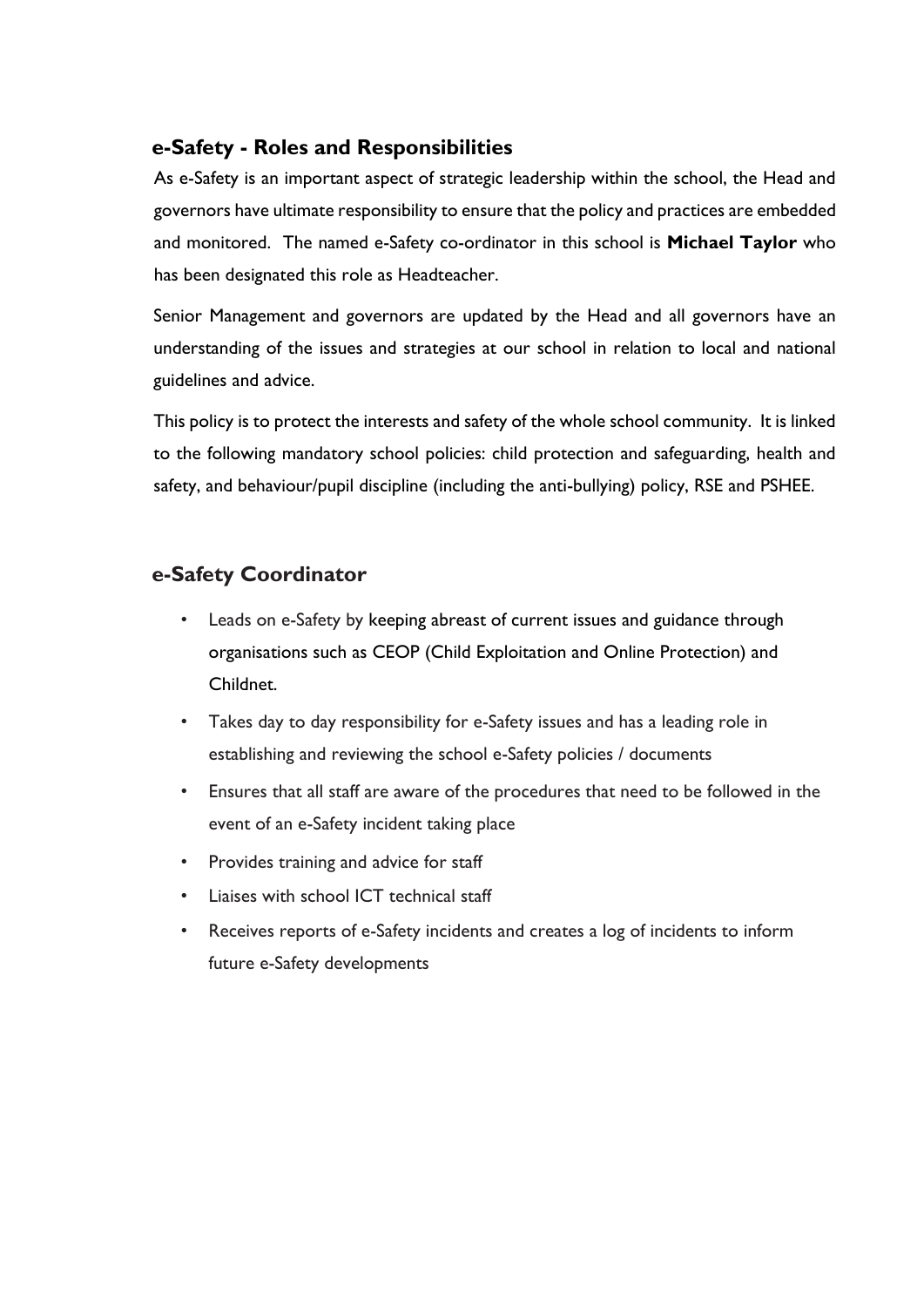## **School Network Manager**

Is responsible for ensuring:

- that the school's ICT infrastructure is secure and is not open to misuse or malicious attack
- that users may only access the school's networks through a properly enforced password protection policy
- the school's filtering policy is applied and updated on a regular basis
- that he keeps up to date with e-Safety technical information in order to effectively carry out their e-Safety role and to inform and update others as relevant
- that monitoring software / systems are implemented and updated **(Impero Education Pro)**

## **Teaching and Support Staff**

Are responsible for ensuring that:

- they have an up to date awareness of e-Safety matters and of the current school e-Safety policy and practices
- they report any suspected misuse or problem to the appropriate person for investigation
- digital communications with students / pupils (e-mail / Virtual Learning Environment (VLE) and TEAMS should be on a professional level and only carried out using official school communication systems
- e-Safety issues are embedded in all aspects of the curriculum and other school activities

• students / pupils understand and follow the school e-Safety and acceptable use policy students / pupils have an understanding of research skills and the need to avoid plagiarism and uphold copyright regulations

• they monitor ICT activity in lessons, extra-curricular and extended school activities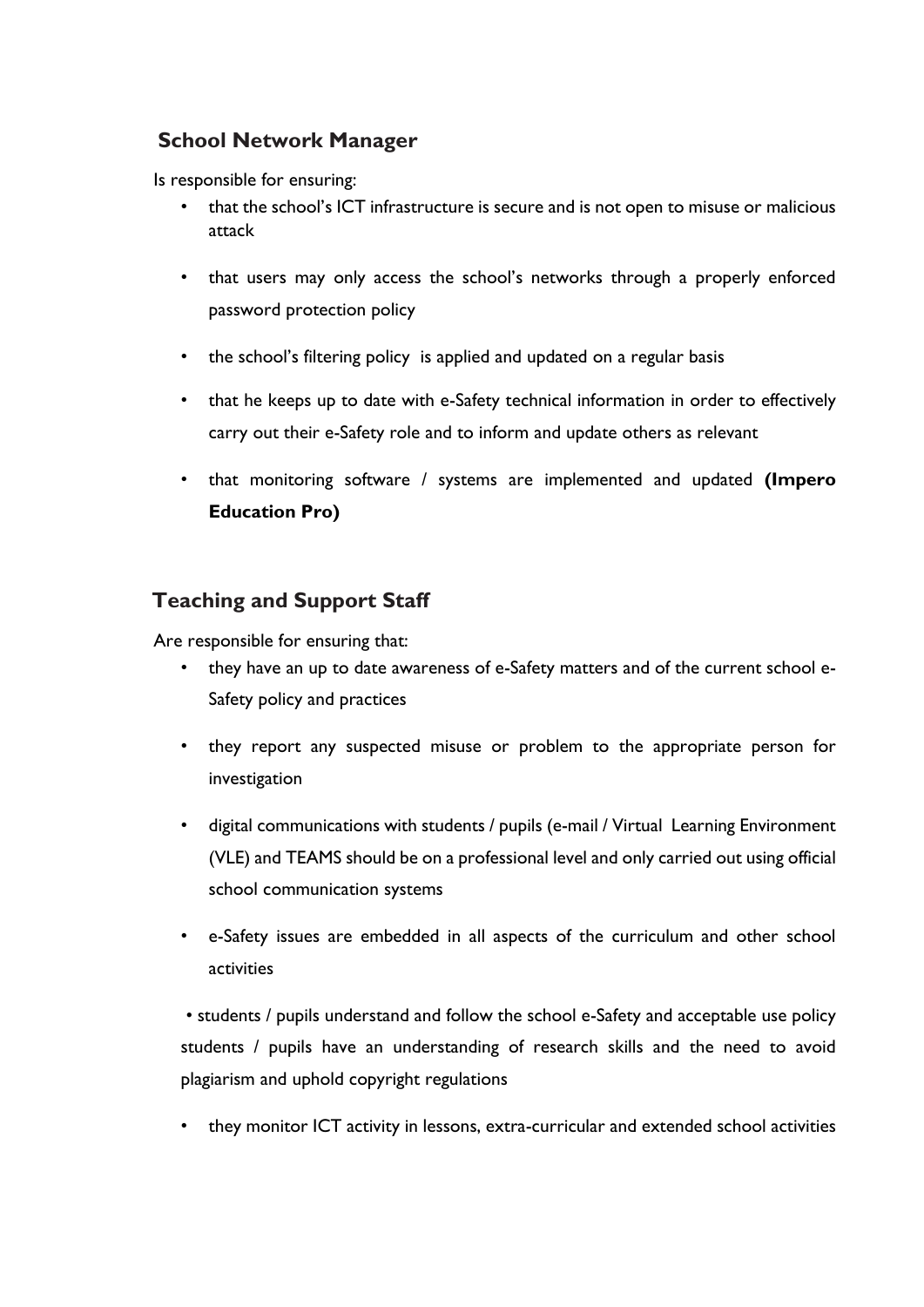- they are aware of e-Safety issues related to the use of mobile phones, cameras and hand held devices and that they monitor their use and implement current school policies with regard to these devices
- in lessons where Internet use is pre-planned students / pupils should be guided to sites checked as suitable for their use and that processes are in place for dealing with any unsuitable material that is found in Internet searches
- in lessons where computers or tablets are being used teaching and support staff must actively monitor that the students are using the devices appropriately.

#### **Designated senior person for child protection**

Staff should be trained in e-Safety issues and be aware of the potential for serious child protection issues to arise from:

- sharing of personal data
- access to illegal / inappropriate materials
- inappropriate on-line contact with adults / strangers
- potential or actual incidents of grooming
- cyber-bullying

#### **e-Safety in the Curriculum**

ICT and online resources are increasingly used across the curriculum. We believe it is essential for e-Safety guidance to be given to the pupils on a regular and meaningful basis. e-Safety is embedded within our curriculum and we continually look for new opportunities to promote e-Safety.

• The school has a framework for teaching internet skills in Computing Lessons. At Lambeth Road we cover one e-Safety lesson each half term as part of the Computing Curriculum. At Causton Street there is a whole unit in year 7 and year 8 on eSafety. Other year groups at Causton Street have occasional lessons throughout the year. Educating pupils about the online risks that they may